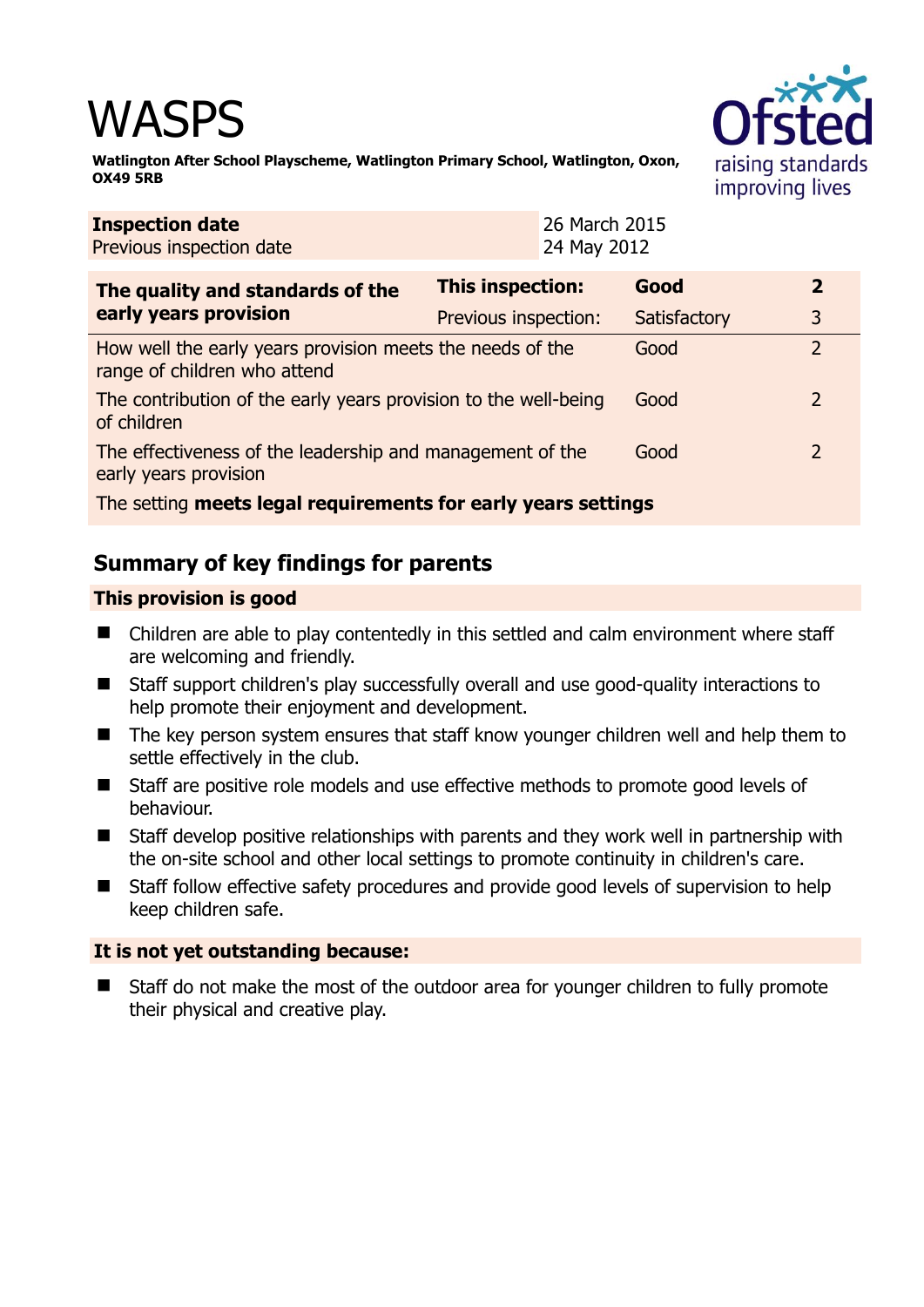# **What the setting needs to do to improve further**

#### **To further improve the quality of the early years provision the provider should:**

■ develop the outdoor area for younger children to enhance their physical and creative play.

### **Inspection activities**

- The inspector observed activities that early years children engaged in.
- The inspector talked to the manager and staff at appropriate points during the inspection.
- The inspector sampled documentation, including evidence of staff suitability and qualifications, the club's self-evaluation form and records relating to individual children.

**Inspector Gill Little**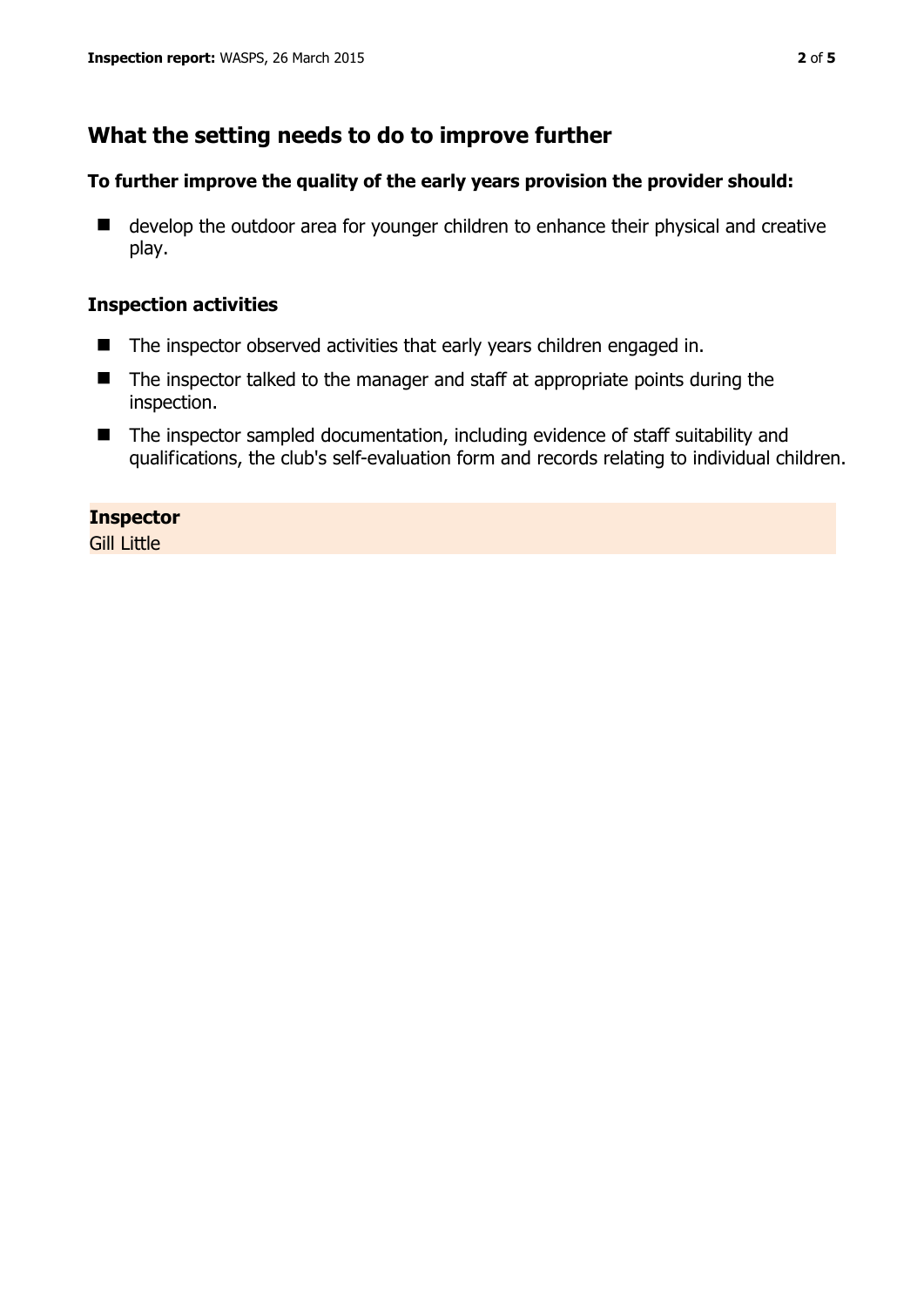## **Inspection findings**

#### **How well the early years provision meets the needs of the range of children who attend. This is good**

Children enjoy exploring a range of activities, such as a book area, construction toys, dolls and accessories, and a computer. They join in readily with focused activities, such as making models out of recycled materials and creating Easter bunny masks. Staff support children well, making suggestions and asking questions to promote their thinking and communication skills. Since the last inspection, staff have purchased additional resources and now plan a focused daily activity to give children more choice. Children are able to play outdoors on a daily basis, such as playing football or chalking on the playground. However, on the day of the inspection, there were few opportunities to pursue other physical and creative activities outdoors. Staff talk to parents on a daily basis to keep them well informed about their children's time in the club. The manager attends meetings to maintain good contact with other local settings, such as nurseries.

#### **The contribution of the early years provision to the well-being of children is good**

Children are relaxed as they enter the club after a day in school. They chat happily to staff and each other, settling quickly to have a packed tea brought from home. Children can help themselves to a piece of fruit provided by the club and to drinks of water at any time. This promotes a positive approach to healthy lifestyles. Key persons and other staff provide children with good attention to promote their confidence and self-motivation. They encourage children to develop independence skills, such as hanging up their coats. Staff talk to children about feelings, encouraging them to express their emotions, and they support them well to take turns. As a result, children play well together and respect each other.

#### **The effectiveness of the leadership and management of the early years provision is good**

The manager demonstrates a clear understanding of the requirements of the Early Years Foundation Stage and provides positive leadership. All staff receive training in safeguarding children procedures and regularly discuss issues during team meetings so that they are well-informed. Staff promote children's safety well, such as encouraging them to stay together in a group as they collect children from school and walk back to the club. There are good levels of qualifications within the staff team and this impacts positively on children as staff support their care and development well. Ongoing training opportunities give staff ideas for new activities and help them with team building skills so that they work together effectively. Staff evaluate their practice routinely through team meetings and appraisals to identify areas for further improvement, such as providing a designated role-play area indoors to support children's imaginative skills.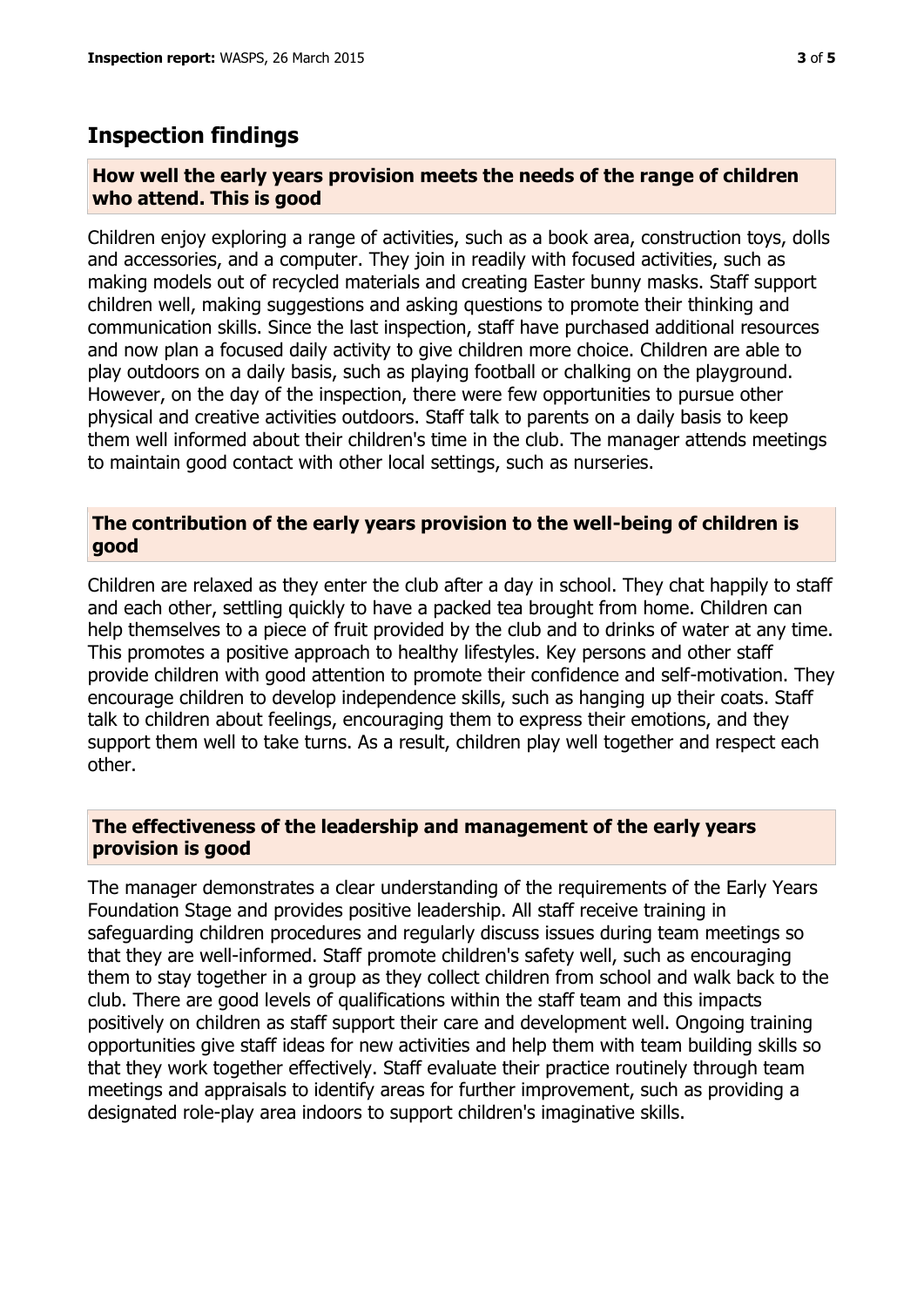# **Setting details**

| Unique reference number       | EY360400                    |  |  |
|-------------------------------|-----------------------------|--|--|
| <b>Local authority</b>        | Oxfordshire                 |  |  |
| <b>Inspection number</b>      | 844198                      |  |  |
| <b>Type of provision</b>      | Out of school provision     |  |  |
| <b>Registration category</b>  | Childcare - Non-Domestic    |  |  |
| <b>Age range of children</b>  | $3 - 8$                     |  |  |
| <b>Total number of places</b> | 30                          |  |  |
| Number of children on roll    | 11                          |  |  |
| <b>Name of provider</b>       | The Old Station Nursery Ltd |  |  |
| Date of previous inspection   | 24 May 2012                 |  |  |
| <b>Telephone number</b>       | 07708412747                 |  |  |

Watlington After School Club (WASPS) registered in 2007. The club operates in Watlington, Oxfordshire. The club is open on weekdays during school term times. A breakfast club is available from 7.30am until 9am. The after-school club is available from 3pm until 6pm. Holiday care is available depending on demand. The club employs five staff, of whom four hold relevant qualifications at level 3.

This inspection was carried out by Ofsted under sections 49 and 50 of the Childcare Act 2006 on the quality and standards of provision that is registered on the Early Years Register. The registered person must ensure that this provision complies with the statutory framework for children's learning, development and care, known as the Early Years Foundation Stage.

Any complaints about the inspection or the report should be made following the procedures set out in the guidance 'Complaints procedure: raising concerns and making complaints about Ofsted', which is available from Ofsted's website: www.gov.uk/government/organisations/ofsted. If you would like Ofsted to send you a copy of the guidance, please telephone 0300 123 4234, or email enquiries@ofsted.gov.uk.